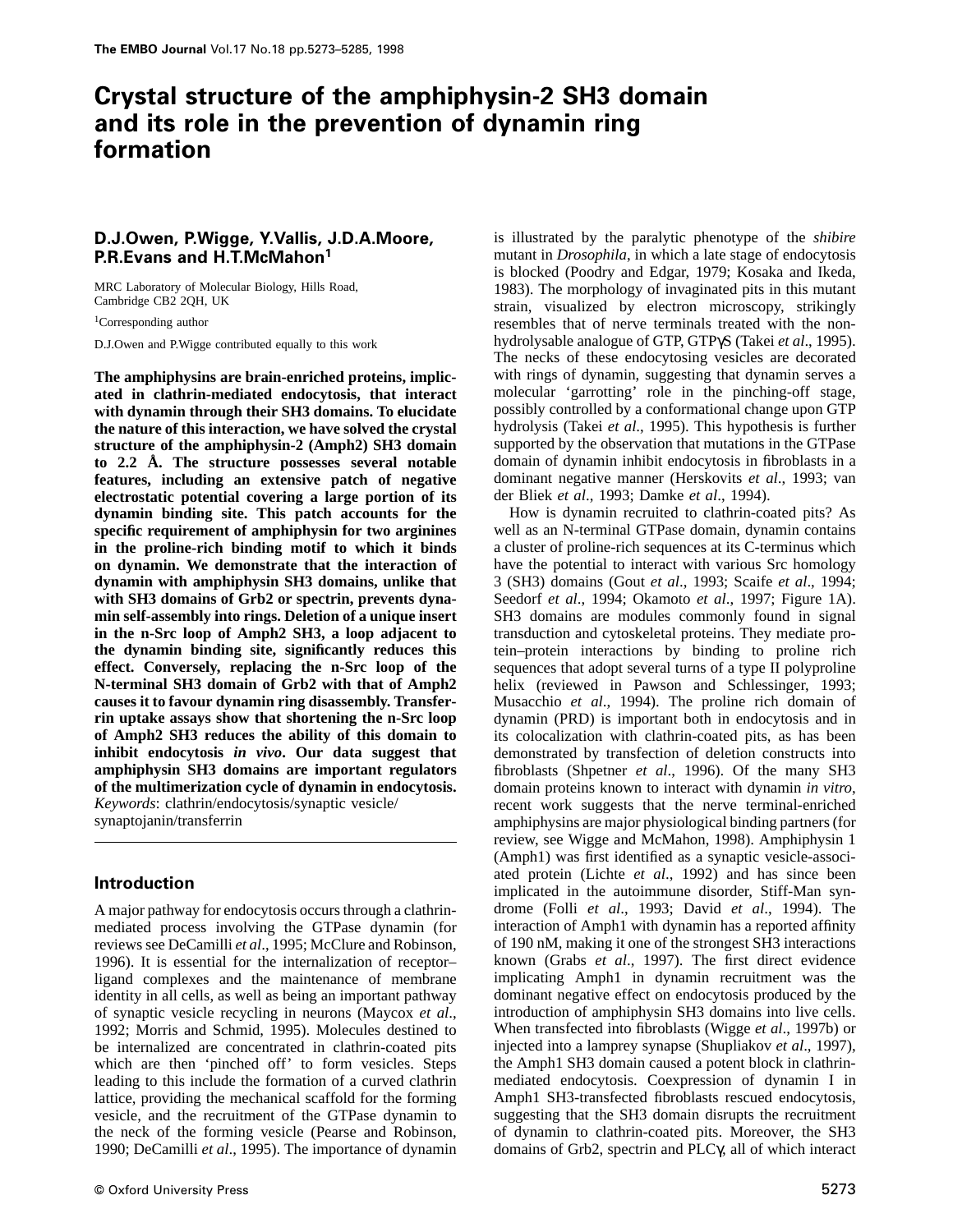

**Fig. 1.** Specificity and physiological importance of the Amph2–dynamin interaction. (**A**) Schematic representation of the common domain structure of Amph1 and Amph2, along with the sequence of the polyproline region of dynamin with which both isoforms interact. Sequences P1, P2, P4, P5 and P6 indicate the five peptides used for mapping the binding regions, and the solid bars indicate Grb2 N-terminal SH3 and amphiphysin SH3 domain binding sites. (**B**) Overexpression of the Amph2 SH3 domain in fibroblasts inhibits transferrin uptake. COS-7 cells were transiently transfected with the Myc-tagged Amph1 or Amph2 SH3 domain, and/or dynamin, and endocytosed transferrin was visualized as described in Materials and methods. Results are averages of >100 transfected cells  $\pm$  SEM. (C) The SH3 domains of both Amph1 and Amph2 target the same site on dynamin, QVPSRPNRAP. Recombinant SH3 domains, prepared as GST fusion proteins immobilized on glutathione agarose, were incubated with brain extract in the absence of peptide (top panel) or in the presence of 200 µM of each of the peptides P1, P2, P4, P5 and P6. The extent of dynamin binding was assayed by separation of bound proteins by SDS–PAGE, followed by staining with Coomassie Blue.

with dynamin *in vitro*, failed to affect transferrin uptake in this assay (Wigge *et al*., 1997b). Amph1 was previously believed to be a brain-specific protein, but this and other recent work (Volchuk *et al*., 1998) also suggest a more general role for Amph1 in non-neuronal endocytosis.

Recently, we and several other groups have cloned a second amphiphysin isoform, Amph2 (also termed BIN-1 or SH3p9) (Sakamuro *et al*., 1996; Sparks *et al*., 1996; Butler *et al*., 1997; Leprince *et al*., 1997; Ramjaun *et al*., 1997; Tsutsui *et al*., 1997; Wigge *et al*., 1997a). The majority of data indicates that, like Amph1, this isoform participates in clathrin-mediated endocytosis at the plasma membrane. Amph2 contains an SH3 domain, through which it interacts with dynamin (Figure 1A and C), and which displays 51% amino acid identity to that of Amph1

1997a). In brain, the two isoforms are present as a stable heterodimer (Wigge *et al*., 1997a). The role of the amphiphysins in endocytosis is further supported by the finding that they can associate *in vitro* not only with dynamin, but also with several other proteins associated with clathrin-coated pits. These include plasma membrane AP-2 adaptor complexes (David *et al*., 1996; Wigge *et al*., 1997b), clathrin (McMahon *et al*., 1997; Ramjaun *et al*., 1997), synaptojanin (McPherson *et al*., 1996) and SH3p4/ endophilin (Micheva *et al*., 1997; Ringstad *et al*., 1997). Furthermore, in nerve terminals KCl-stimulated endocytosis is dependent on the interaction between amphiphysin and dynamin, and is blocked by inhibitors of calcineurin, a phosphatase that dephosphorylates both

(Leprince *et al*., 1997; Ramjaun *et al*., 1997; Wigge *et al*.,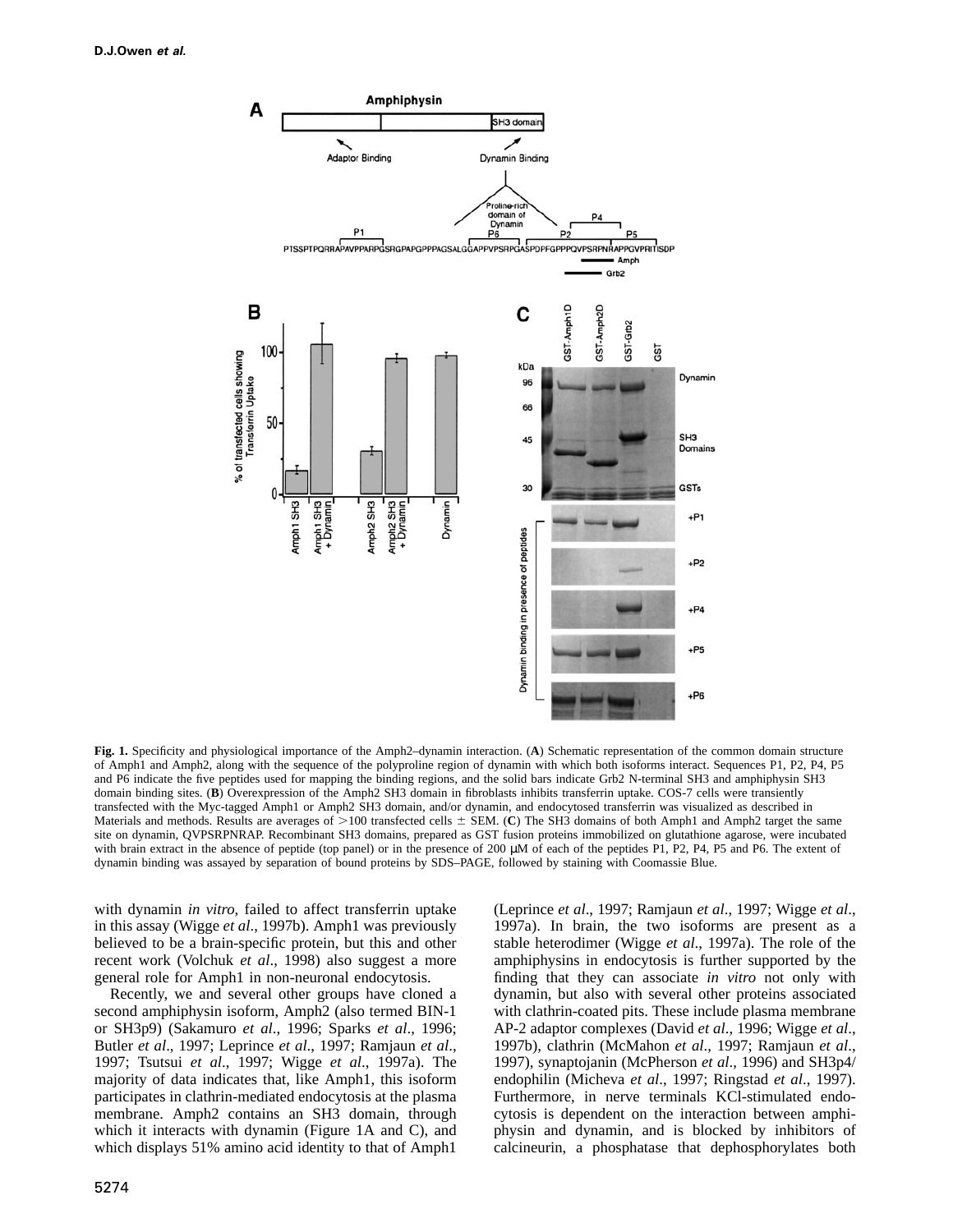In this paper we show that the SH3 domain of Amph2, like Amph1, inhibits transferrin uptake in fibroblasts and binds to the same sequence on dynamin. We report the 2.2 Å resolution crystal structure of the Amph2 SH3 domain. The structure has several unique features which distinguish it from all the other SH3 domains for which structures have been determined. These include a large patch of negative electrostatic potential (which explains its substrate specificity for multiple arginines in its peptide target sequence) and two extra inserts. Furthermore, we demonstrate that the ability of the amphiphysin SH3 domains to prevent dynamin self assembly in solution is the result of a combination of its unique binding site on dynamin, and an unusually large n-Src loop relative to other SH3 domains. This loop could obstruct dynamin– dynamin interactions important in ring formation. We propose that this unique property of the amphiphysin SH3 domains underlies their ability to block endocytosis*in vivo*, and explains why the SH3 domains of Grb2 and spectrin (which do not prevent ring formation) do not block endocytosis.

# **Results**

# **The SH3 domain of Amph2 inhibits transferrin endocytosis in fibroblasts**

There are two isoforms of amphiphysin, Amph1 and Amph2, which share 49% amino acid sequence identity. We have previously demonstrated the importance of the SH3 domain of Amph1 in dynamin-mediated endocytosis by an uptake assay in fibroblasts which uses transferrin uptake as a marker for endocytosis (Wigge *et al*., 1997b). It is believed that overexpression of this SH3 domain sequesters dynamin, preventing its recruitment and so leaving it unavailable to function in endocytosis. The SH3 domain of Amph2 displays 51% amino acid identity to that of Amph1, and its *in vitro* interaction with dynamin has been well documented (Butler *et al*., 1997; Leprince *et al*., 1997; Ramjaun *et al*., 1997; Wigge *et al*., 1997a). In order to assess its importance and relevance *in vivo*, the SH3 domain of Amph2 was transfected into COS-7 fibroblasts, and its effect on endocytosis was measured by transferrin uptake (see Materials and methods). Figure 1B shows that this SH3 domain-inhibited endocytosis to a similar extent as the Amph1 SH3 domain (transferrin uptake blocked in 69% of cells). Coexpression of dynamin I rescued this effect, suggesting that the Amph2 SH3 domain, like that of Amph1, is acting through sequestration of dynamin into inactive complexes.

# **The interaction of Amph2 with dynamin is mediated by the sequence PSRPNR on dynamin**

At least seven proteins containing SH3 domains bind to dynamin *in vitro* via different polyproline sequences on the C-terminal ~100-residue PRD (Okamoto *et al*., 1997). Amph1 interacts with the sequence PSRPNR at a site partly overlapping the sequence reported to bind to the Grb2 N-terminal SH3 domain (Grabs *et al*., 1997; Okamoto *et al*., 1997; Wigge *et al*., 1997a). In order to identify the binding site for Amph2 and to investigate its relationship to that of Amph1 and Grb2, a number of peptides were designed and synthesized for use in binding studies (Figure 1A). The ability of each of these peptides to inhibit the interaction of rat brain dynamin with the SH3 domains of Amph1, Amph2 or Grb2 was tested *in vitro* (Figure 1C).

Significantly, the only peptides found to abolish amphiphysin binding are P2 and P4, which share the residues QVPSRPNR. Identical results were obtained in peptide competition experiments conducted with affinity-purified dynamin (data not shown). We had previously suggested that the Amph2 binding site on dynamin might show different peptide-binding characteristics from that of Amph1 (Wigge *et al*., 1997a) but the new data demonstrate that the two isoforms do, in fact, bind to the same prolinerich motif on dynamin. Amphiphysin binding to this PSRPNR site is very specific, since peptides P1, P5 and P6 do not compete effectively for the amphiphysin– dynamin interaction (Figure 1C). Clearly, the presence of two arginines on dynamin is crucial for the interaction of the SH3 domains of the amphiphysins. This contrasts with most other dynamin-binding SH3 domains; Grb2 binding is attenuated only by P2, in agreement with other studies showing that the Grb2-binding site on dynamin is three residues N-terminal to the amphiphysin-binding site, and requires only one arginine in the motif PXXPXR (Grabs *et al*., 1997; Okamoto *et al*., 1997). The sequence PSRPXR is present in dynamins II and III as well as dynamin I, suggesting conservation during evolution.

## **The SH3 domains of Amph1 and Amph2 prevent formation of dynamin rings in solution**

The SH3 domains of amphiphysins 1 and 2, although not alone in their ability to bind to dynamin *in vitro*, are the only SH3 domains that can inhibit clathrin-mediated endocytosis when overexpressed in fibroblasts (Wigge *et al*., 1997b). We sought to test whether this special property could be explained by a change in the multimerization state of dynamin upon amphiphysin binding. It has previously been reported that dynamin can be induced to form sedimentable ring-like structures upon dilution or dialysis into low ionic strength buffer (Hinshaw and Schmid, 1995; Carr and Hinshaw, 1997); these are similar to those that form at clathrin-coated pits upon GTPγS treatment (Takei *et al*., 1995). We have used this assay to test the effect of the amphiphysin SH3 domains on the multimerization state of dynamin.

Rat brain dynamin, affinity-purified using immobilized glutathione-*S*-transferase (GST)–Amph2 SH3 as an affinity matrix (see Materials and methods), was first preassembled into multimers by dilution into low ionic strength buffer (Buffer C), to a final dynamin concentration of 0.5 µM. To test the effect of the amphiphysins on dynamin multimerization, various recombinant SH3 domains (5 µg each) were then added. After ultracentrifugation at 80 000 *g* to separate assembled multimers from the pool of dynamin remaining in solution, the pellet and supernatant fractions were run on 12.5% SDS–PAGE (Figure 2A). Under control conditions (in the absence of any SH3 domains), a significant fraction (~50%) of the dynamin is pelletable, reflecting an equilibrium between the soluble, dissociated form of dynamin and ring-like multimers. Strikingly, the SH3 domains of both Amph1 and Amph2 disturb this equilibrium, driving most of the dynamin into the non-pelletable fraction. The N-terminal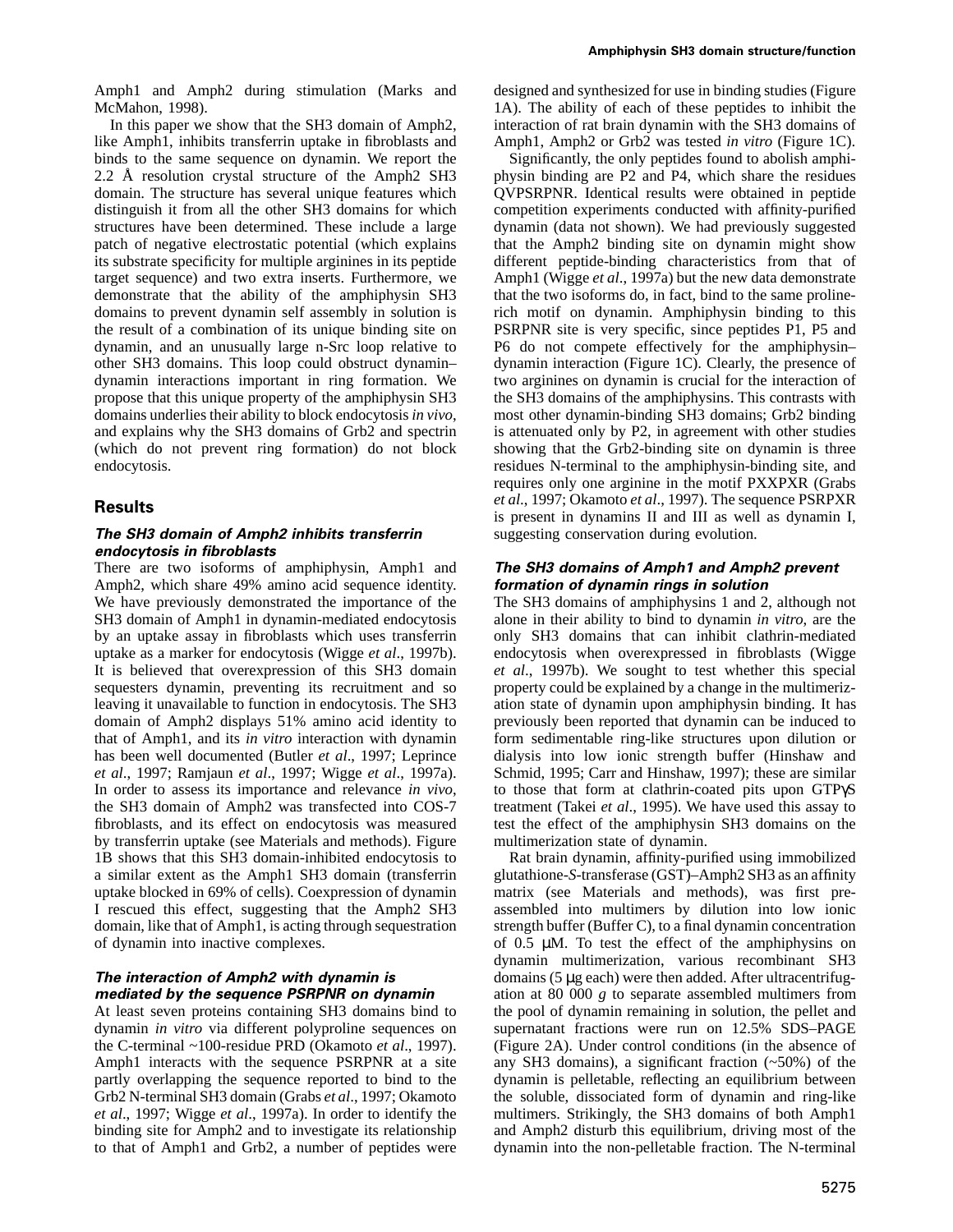

**Fig. 2.** Prevention of dynamin self-assembly by amphiphysin SH3 domains. (**A**) Amph1 and Amph2 SH3 domains alter the equilibrium of dynamin in favour of the non-multimerized form. Purified dynamin was self-assembled in low ionic strength buffer prior to the addition of various SH3 domains. Multimerized dynamin was pelleted in a sedimentation assay (see Materials and methods); this was analysed together with the soluble dynamin by running pellets (P) and supernatants (S) on SDS–PAGE followed by Coomassie Blue staining. (**B**) Electron micrograph of dynamin preassembled in buffer C (see Materials and methods) shows a large proportion of dynamin to be present in ring-like structures. Scale bar represents 100 nm. (**C**) Incubation of preassembled dynamin with the SH3 domain of Amph2 greatly reduces the proportion of dynamin present as rings. Note that this field contains a higher concentration of dynamin than in (B), but most of these molecules are present as small rod-like structures (dissociated dynamin). Scale bar represents 100 nm. (**D**) Kinetics of dynamin 'disassembly' measured by light-scattering. The first part of the graph shows the exponential increase in absorbance characteristic of dynamin self-assembly in low salt buffer. After 20 min, various SH3 domains were added (0.8 µl of various concentrations were added to a total volume of 100 µl) (arrow). The trace shown is representative of three separate experiments. (**E**) The initial rate of dynamin 'disassembly' is independent of [Amph2 SH3]. Initial rates were calculated by curve-fitting traces in (D) to a first-order exponential equation, and by using the conversion 0.1 OD =  $0.25 \mu M$  multimeric dynamin.

SH3 domain of Grb2 and that of spectrin, both of which bind to dynamin *in vitro* (Gout *et al*., 1993; Wigge *et al*., 1997b) do not result in dynamin ring disassembly. The former actually shifted the equilibrium in the opposite direction, similar to the effects of Grb2 reported previously (Barylko *et al*., 1998). Recombinant hexahistidine-tagged versions of Amph1 and Amph2 disassembled dynamin multimers identically to their corresponding GST fusion proteins, ruling out artefacts due to the GST tag (data not shown).

To ensure that the apparent ring disassembly was not an artefact of this assay, the dynamin structures that formed in low ionic strength were examined by negativestain electron microscopy (see Materials and methods). Purified dynamin alone formed numerous characteristic rings (Figure 2B) and, less frequently, stacks of rings. In the presence of the Amph2 SH3 domain, there is a smaller proportion of rings (Figure 2C).

Amphiphysin SH3 domains could exert their effect by either (i) binding to the multimeric form and actively disassembling it, or (ii) selectively sequestering the dissociated form, thus displacing the equilibrium and preventing reassembly. In an attempt to distinguish between these two alternatives, the kinetics of disassembly were analysed by a light-scattering assay. Similar assays have been used previously (Warnock *et al*., 1997; Barylko *et al*., 1998), and are sensitive to the sizes of oligomeric complexes as well as their concentration.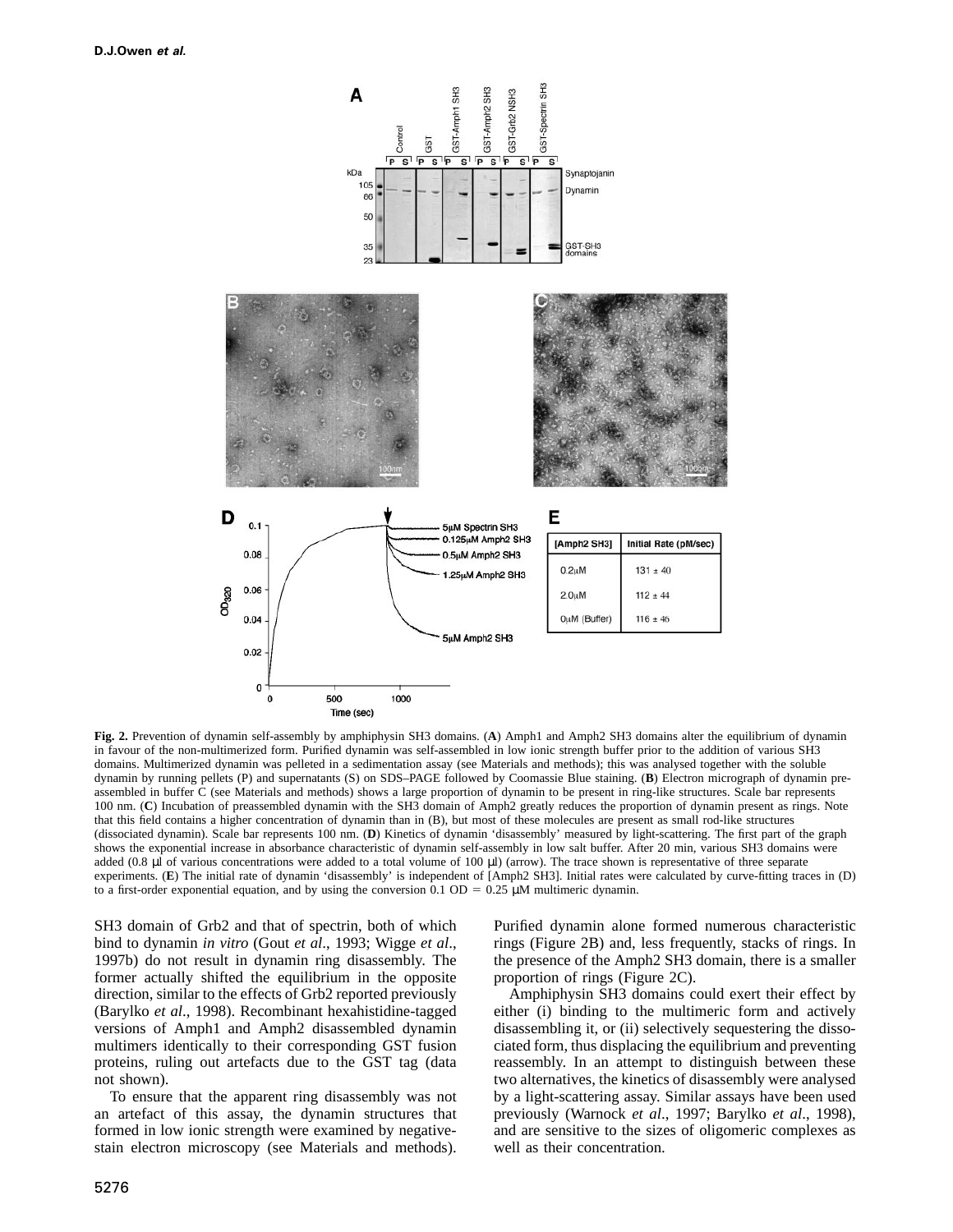Following the addition of dynamin (final concentration 0.5  $\mu$ M) to low salt buffer (buffer C), OD<sub>320</sub> increased in an exponential manner to  $\sim 0.1$  after 20 min, reflecting the self-assembly of dynamin into large multimers, (D)*<sup>n</sup>* (Figure 2D). Upon the addition of recombinant  $His<sub>6</sub>$ Amph2 SH3, the light scattering decreased exponentially. Even at sub-stoichiometric levels, the equilibrium of dynamin was affected. The SH3 domain of spectrin did not affect this equilibrium at 5 µM (Figure 2D). The curves were fitted to a single exponential equation  $a \exp(-kt) + c$ , from which the apparent initial rates (*–ka*) were extracted. As shown in Figure 2E, the apparent initial rate is independent of amphiphysin concentration. Furthermore, this rate is comparable to the intrinsic dissociation rate of dynamin multimers in the absence of any SH3 domain, seen on dilution of dynamin in an equal volume of buffer ('buffer' in Figure 2E). The fact that addition of increasing amounts of amphiphysin only affected the extent, but did not increase the initial rate, of (D)*<sup>n</sup>* dissociation strongly suggests (but does not prove) that the rate-limiting step is the dissociation of  $(D)_n$  rather than the binding of amphiphysin. Thus, rather than actively causing disassembly of  $(D)_n$ , amphiphysin acts by binding to and sequestering dissociated dynamin molecules, changing the equilibrium and so mediating disassembly indirectly.

### **Crystal structure of the Amph2 SH3 domain**

In this work we have so far demonstrated that the Amph2 SH3 domain, like that of Amph1, is unusual among other SH3 domains in (i) inhibiting endocytosis in fibroblasts, (ii) preventing dynamin multimerization, and (iii) targeting a specific site on the dynamin PRD which contains two arginine residues in the internal packing positions of a polyproline helix (for nomenclature see Lim *et al*., 1994; Wu *et al*., 1995). We now show the molecular basis for these phenomena using the X-ray crystallographic structure of the Amph2 SH3 domain.

The crystal structure of the C-terminal SH3 domain of Amph2 determined by isomorphous replacement (see Materials and methods) is shown in Figure 3A. Its topology is similar to that of other solved SH3 domain structures (for example Musacchio *et al*., 1992; Feng *et al*., 1994; Lim *et al*., 1994; Musacchio *et al*., 1994; Maignan *et al*., 1995; Wu *et al*., 1995), comprising a compact, fivestranded, anti-parallel β-barrel. This core region provides a scaffold on which a number of conserved hydrophobic residues are displayed (shown in pale blue in Figure 3A). As in other structures, the side-chains of these residues, which in Amph2 SH3 are His30, Tyr32, Trp63, Pro86 and Phe89, form prominent hydrophobic surfaces against which the conserved proline residues of the target peptide pack (Figures 3A–C and 4). The interaction of polyproline sequences with SH3 domains generally show a relatively high degree of promiscuity, due to a large contribution from hydrophobic side-chain stacking, itself a low specificity interaction (Wu *et al*., 1995). Specificity in polyproline target sequence recognition is generally provided by interactions between residues in the n-Src and RT loops and those in internal packing positions of the peptide (Figure 3A; nomenclature as Noble *et al*., 1993; Lim *et al*., 1994).

Both Amph2 and Amph1 SH3 domains contain an insertion of 4–5 residues, several of which are acidic, in

the n-Src region as compared with other SH3 domains (Figure 3B and C). Another major difference between the structure of Amph2 SH3 and that of other SH3 domains is the presence of a long, ~13-residue insert in the distal loop between β-strands 3 and 4. This insert comprises two short stretches of α helix (residues 68–76 and 78– 82) separated by a short section of extended chain. Amph2 SH3 also possesses an N-terminal extension, beyond the commonly accepted SH3 core structure, which interacts with the distal loop insert through hydrophobic side-chain stacking interactions (Figure 3D). This extension, rather than being a loose linker, forms part of the SH3 domain, and indeed there is no protease sensitive region between the SH3 domain and the rest of Amph2 (data not shown). It may thus serve to orient the SH3 domain with respect to the rest of the amphiphysin molecule. The positions of these inserts is illustrated in Figure 3A and B (coloured yellow) and in Figure 3C where the superimposed α-carbon backbone traces of six SH3 domains are shown.

### **A prominent patch of negative electrostatic potential extends over the peptide binding site**

The free energy of binding between proteins includes an electrostatic and a hydrophobic component. Displaying the electrostatic potential and hydrophobicity at the surface of a protein can give information concerning the nature of its interactions with other proteins. In Figure 4, the electrostatic and hydrophobic surface properties of the Amph2 SH3 domain are compared with those of Abl (Musacchio *et al*., 1994) and the Grb2 homologue Sem5 (Lim *et al*., 1994). The most striking aspect of the Amph2 SH3 domain is the large region of negative electrostatic potential (coloured red) at one end of the molecule, replacing a hydrophobic patch in other structures which is involved in interacting with hydrophobic side-chains in their target peptides. This is mainly due to acidic residues in the RT and extended n-Src loops (see Figure 3A and B).

The presence of this larger patch of negative electrostatic potential explains why the Amph2 SH3 domain specifically targets only the site on the PRD of dynamin (PSRPNR) which contains two arginine residues in internal packing positions. The number of exposed acidic residues in the Amph2 SH3 domain would be capable of interacting with more than one arginine side-chain from a polyproline helix. In support of this hypothesis, a similar sequence containing two arginines, PS**R**PI**R,** is found in synaptojanin (p145), the other major *in vitro* binding partner of Amph2. Furthermore, the binding of synaptojanin to Amph2 SH3 is also inhibited by peptide P4 (data not shown). The SH3 domain of Amph1 which targets the same basic sequence in the dynamin PRD has corresponding acidic residues conserved relative to that of Amph2, and therefore is likely to possess a similar acidic patch. The structures of Sem5 N-terminal, Grb2 N-terminal and c-Crk SH3 domains complexed with peptide show that they bind proline-rich sequences which possess a single basic residue at their C-terminal ends (PXXPXBasic) in the 'negative' orientation (Lim *et al*., 1994; reviewed in Wu *et al*., 1995). The basic residue interacts with a small patch of negative electrostatic potential on one side of the molecule (Figure 4) and this ionic interaction provides specificity for the binding (Feng *et al*., 1994; Wu *et al*., 1995). In Amph2 SH3, the larger patch of negative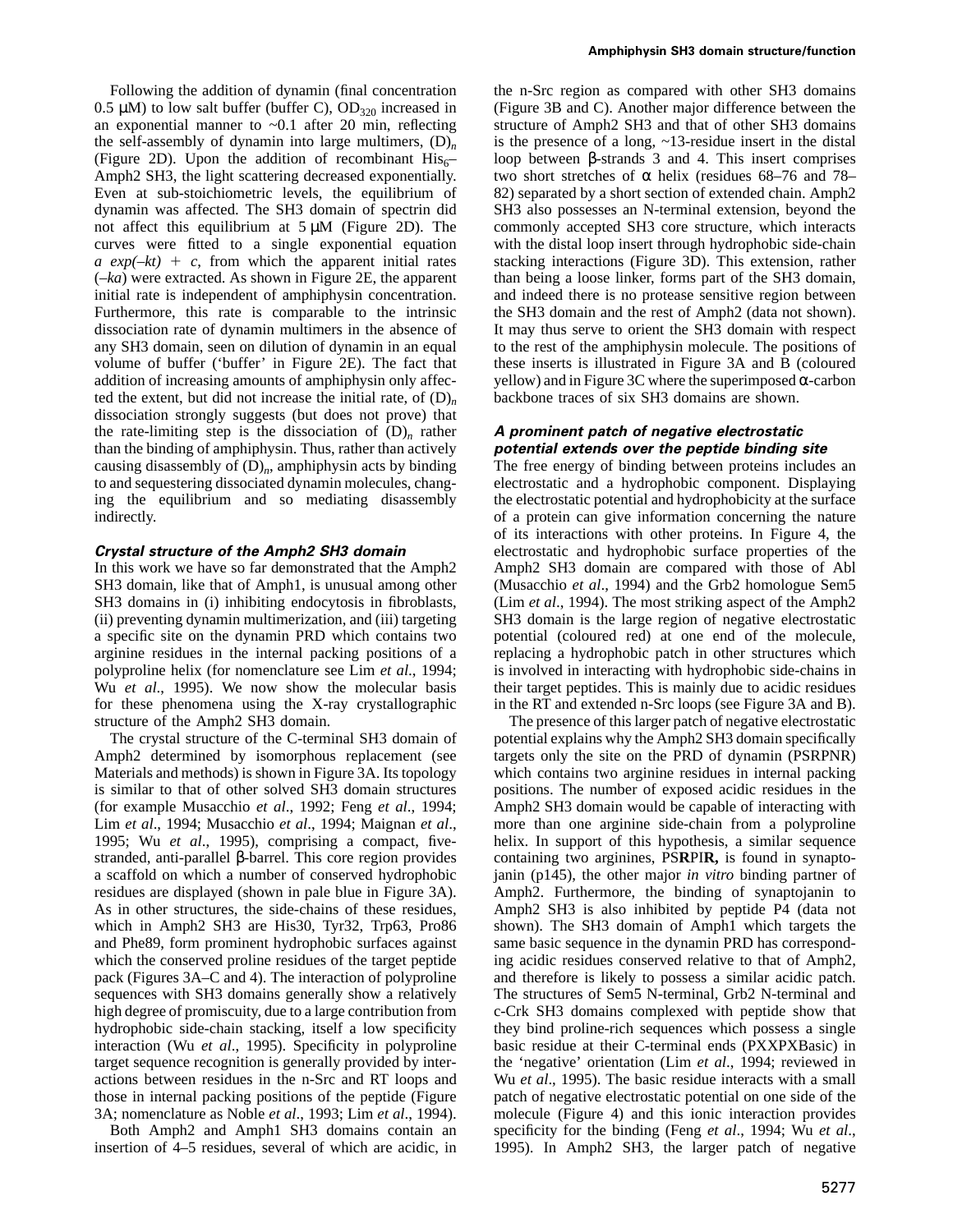

**Fig. 3.** Structure and sequence alignment of Amph2 SH3 domain. (**A**) Structure of the Amph2 SH3 domain. The peptide backbone of the SH3 domain core [as defined in the sequence alignment in (B)] is shown in dark blue. In both A and B inserts relative to other SH3 domains are shown in gold. Conserved hydrophobic residues involved in binding proline residues are shown in pale blue. The nomenclature of loop regions is derived from Noble *et al*. (1993) and Wu *et al*. (1995). (**B**) Sequence alignment of rat Amph2 SH3 domain, rat Amph1 SH3 domain, N-terminal SH3 domain from *C.elegans* Sem5, N-terminal SH3 domain of rat Grb2, Src SH3 domain, Fyn SH3 domain, Crk N-terminal SH3 domain and PLCgamma SH3 domain. Residue 1 of the Amph2 SH3 domain corresponds to amino acid 494 of the Amph2 deposited sequence (GenBank accession No. Y13380). The secondary structural elements in Amph2 SH3 are shown above its sequence;  $β$  strands are shown as green arrows and  $α$ helices as red bars. (**C**) Superposition of α carbon traces of SH3 domains from Amph2 (dark blue), Sem5 (red), Fyn (magenta), c-Crk (cyan), spectrin (pink) and Abl (green). The structures of Sem5, c-Crk and Abl are shown with their bound peptides. (**D**) Hydrophobic packing of sidechains in the N-terminus (shown in blue) against those in the distal loop (shown in green).

electrostatic potential is at the same end of the peptide binding site, suggesting that it will bind its target sequence PSRPNR in the same 'negative' orientation.

## **Residues in the acidic patch are instrumental in dynamin binding in vitro and in vivo**

In order to investigate the unusual interaction of Amph2 with dynamin, we made a number of point mutations in the Amph2 SH3 domain (Figure 5A). The mutants fell into two classes: (i) point mutations in hydrophobic residues at positions conserved in all SH3 domains (W63S, F89S, H30S; coloured green), and (ii) mutations of acidic residues thought to be important in coordinating the two arginines on dynamin (namely D36R, D38A, E39K and D60R; coloured magenta). The fold of all the mutants, as determined by circular dichroism measurements, was similar to that of wild-type (data not shown).

The ability of each of these mutants to bind to dynamin was assayed *in vitro* (Figure 5B). Mutations in the conserved hydrophobic residues W63 and F89 abolished dynamin binding, consistent with their conservation in all SH3 domains. Exchanging the histidine at position 30 for a serine reduced binding only by  $\sim$ 75%, suggesting that this histidine is less crucial for dynamin binding than the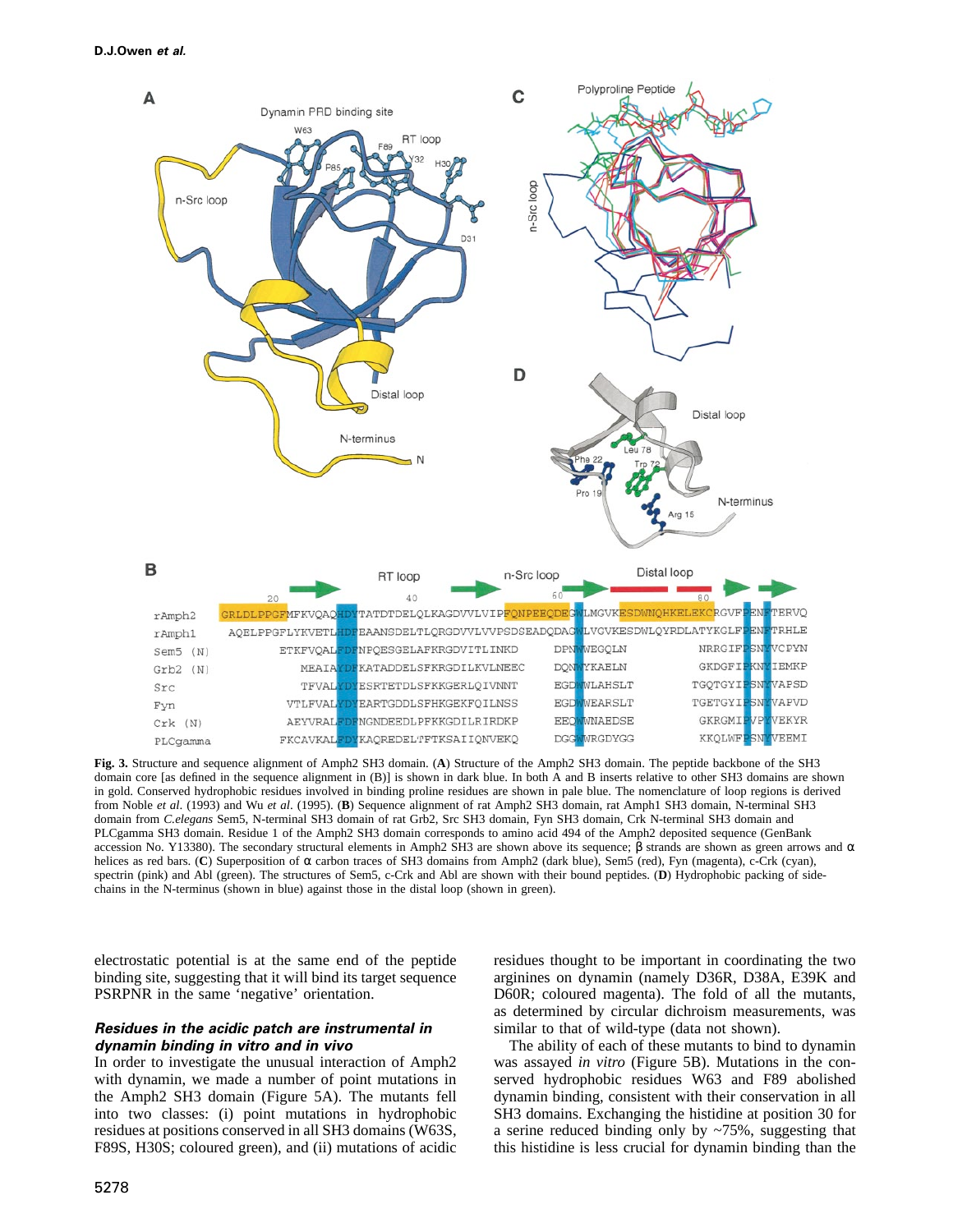

Surface Hydrophobicity

Surface Charge Potential

**Fig. 4.** Surface representations of SH3 domains from Abl, Sem5 and Amph2. The pictures on the left depict surface accessible hydrophobic regions coloured green to yellow for increasing hydrophobicity (M.Noble, X objects, unpublished). Amph2 SH3 shows only two hydrophobic patches as opposed to the three present in Abl and Sem5. On the right are representations of electrostatic potential (created using GRASP) showing the large negatively charged patch (red) on the peptide binding surface (the peptide is shown in the case of Abl and Sem5). The representations show the peptide binding surfaces of the SH3 domains with the n-Src loops pointing toward the top of the page. Coordinates for the SH3 domain of Abl (Musacchio *et al*., 1994) and the N-terminal SH3 domain of sem5 (Lim *et al*., 1994) were obtained from the Protein Data Bank.

other conserved hydrophobic residues. Mutations in the acidic residues Asp38, Glu39 and Asp60 completely abolished dynamin binding, indicating that these are involved in recognition of the PSRPNR sequence. Mutation of Asp36, the only one of the acidic residues in the RT-Src loop not conserved between Amph1 SH3 and Amph2 SH3 does not inhibit dynamin binding.

The interaction of Amph2 SH3 with dynamin is sensitive to pH (Figure 5C). Binding is maximal at pH 7.0, but is greatly reduced when the pH is either raised to 8.5 or lowered to 6.0. An obvious candidate for this effect is His30; however, the H30S mutant exhibits a pH sensitivity similar to wild-type (data not shown). In contrast, the mutant D36R shows reduced pH sensitivity, implying that the pH effect of the interaction is due to ionization of residues in the acidic patch (data not shown). The  $pK_a$  of an individual acidic side-chain is normally  $\sim$ 4–5, but may be raised by the proximity of the other negatively charged

side-chains in the acidic patch, resulting in a  $pK_a$  of 6–8 (a simple example of this effect is shown by the three p*K*as of citric acid; 3.13, 4.76 and 6.40).

In order to investigate the effects of these point mutations on the ability of Amph2 SH3 to block endocytosis, COS-7 fibroblasts were transfected with each of the mutants and subsequently assayed for transferrin uptake. All the mutants incapable of binding to dynamin *in vitro* were also unable to inhibit endocytosis (representative examples of both classes of mutation are shown in Figure 6). Interestingly, D36R, the mutant with reduced pH sensitivity to dynamin binding, blocked endocytosis more potently than wild-type. These data confirm that the PRD-binding site of the SH3 domain and its interaction with dynamin are essential for its effect on clathrinmediated endocytosis *in vivo*. It also suggests that the SH3 domain is not acting by binding another unidentified ligand at a different site.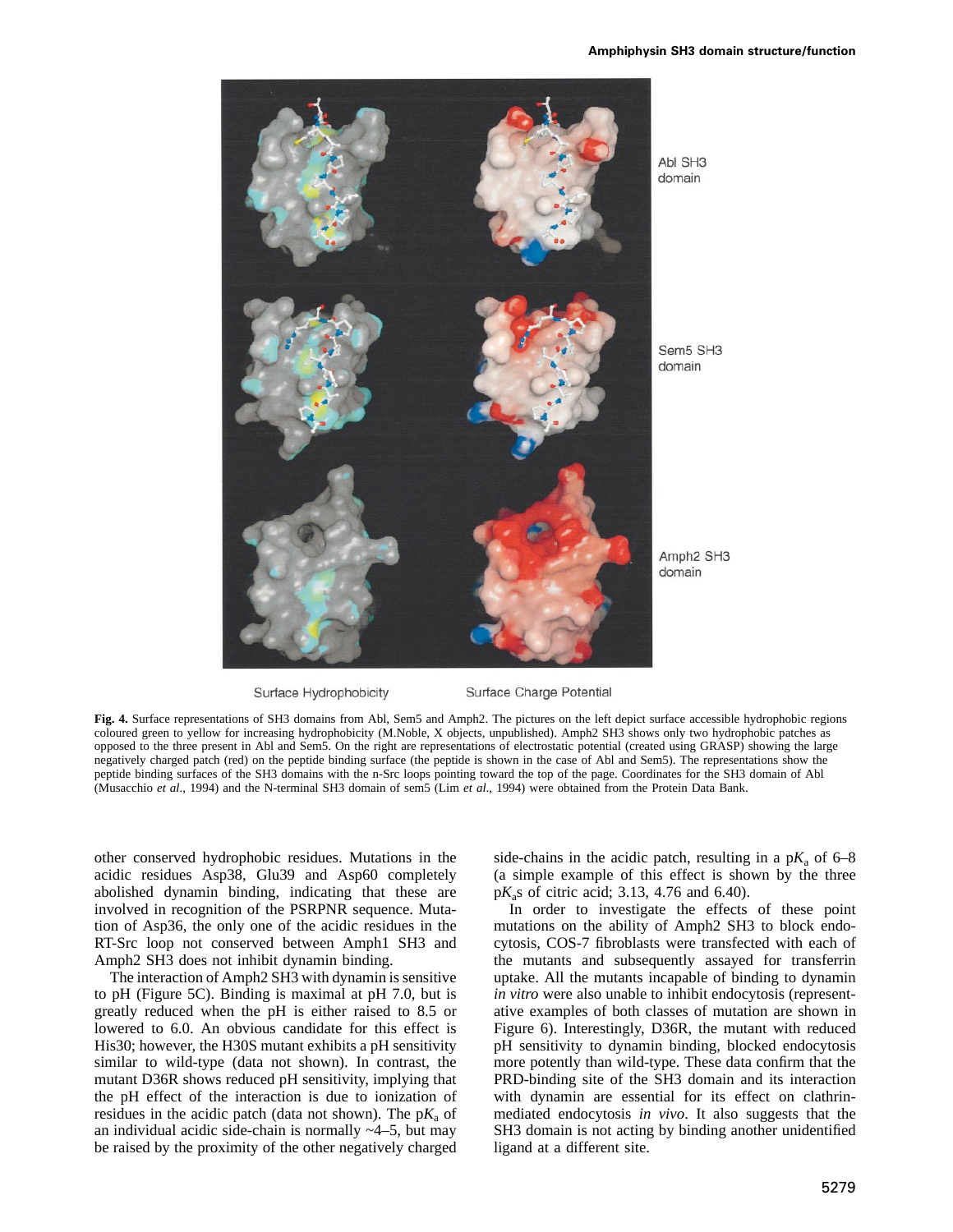

**Fig. 5.** Point mutations in the Amph2 SH3 domain. (**A**) Structure of Amph2 SH3 showing positions of key mutated residues, coloured according to type. Hydrophobic residues are coloured green and acidic residues in magenta. The longer n-Src loop which is unique to the amphiphysins (the DAPS) that is exchanged for the shorter homologous loop from Grb2 NSH3 is coloured blue. (**B**) Effect of point mutations in GST Amph2 SH3 domain on its ability to bind dynamin. (**C**) Interaction between Amph2 SH3 and dynamin is sensitive to pH. Binding to wild-type is maximal at pH 7.0, but rapidly declines as pH is either increased or decreased.

### **The extended n-Src loop of the amphiphysins and the prevention of dynamin ring assembly**

There are two main features that set the amphiphysin SH3 domains apart from other SH3 domains and may explain why they drive the disassembly of dynamin rings, as shown in Figure 2. First, they are the only SH3 domains so far studied that interact with the sequence PXRPXR at the C-terminus of the dynamin PRD. Secondly, they have two novel inserts, one in the n-Src loop and the other in the distal loop (see Figure 3A and B). While the latter is located on the opposite side of the Amph2 SH3 molecule to the dynamin PRD binding site (and is thus unlikely to effect the binding of dynamin to Amph2 SH3), the extended n-Src loop is adjacent to the dynamin binding site and so is well positioned to interact with a bound

dynamin molecule (Figure 3A–C). This loop could play a role in the prevention of dynamin–dynamin interactions essential for ring formation. To address this possibility, we constructed a chimeric Amph2 SH3 domain in which the Amph2 n-Src loop is substituted for that of Grb2 (Amph2–SH3∆DAPS) such that its n-Src loop is shorter by five residues, i.e. residues 51–60 (PFQNPEEQDE, shown in blue in Figure 5A) being replaced with the equivalent sequence from Grb2 NSH3 (NEECDQ). This mutant binds dynamin with a similar affinity to wild-type (Figure 7A). When tested for its effect in the dynamin multimerization assay, this mutant was markedly less effective than Amph2 at preventing dynamin ring assembly (first two bars in Figure 7B). For convenience, and to distinguish it from other loops in Amph2, we refer to this stretch of residues in the n-Src loop as the dynamin assembly prevention sequence (DAPS). It is likely that the DAPS is acting to sterically inhibit dynamin–dynamin interactions, since it projects beyond the normal boundary of an SH3 domain (Figures 3C and 4). Deleting the extra residues has made the Amph2 SH3 domain more like that of Grb2.

To investigate whether this extended loop plays an important role in endocytosis *in vivo*, the Amph2– SH3∆DAPS mutant was tested for its ability to inhibit transferrin uptake in fibroblasts. While  $78 \pm 10\%$  of transfected cells were blocked by the Amph2 SH3 domain, the potency of inhibition caused by transfection of the DAPS mutant was significantly reduced, down to 45  $\pm$ 5% of cells blocked (Figure 7C).

As a further test of the importance of the DAPS, we constructed the inverse loop-swap mutant of Grb2 N-terminal SH3 in which its n-Src loop (residues NEECDQ) is replaced with the larger n-Src loop of Amph2 SH3 (residues PFQNPEEQDE; the DAPS). The wild-type SH3 domain weakly promotes the multimerization of dynamin while the chimeric construct (Grb2 NSH3  $+$ DAPS) strikingly favours dynamin ring dissociation (last two bars in Figure 7B). When transfected into fibroblasts, however, the ability of this chimera to inhibit endocytosis was not much greater than that of its wild-type Grb2 NSH3. Preliminary experiments indicate ~82% of cells transfected with Grb2 NSH3  $+$  DAPS exhibit normal transferrin uptake, compared to  $~88\%$  for the wild-type construct (data not shown). This result, together with the lack of a complete effect caused by deletion of the DAPS from Amph2, indicates that other factors in addition to this loop may influence the ability of amphiphysin to prevent the multimerization of dynamin. One obvious candidate is the unusual location of the binding site of amphiphysin (PSRPNR) on the PRD of dynamin. Of the cluster of SH3-binding sites on the PRD conserved between dynamin I, II and III, the PSRPNR sequence is in fact the most C-terminal site possible, and may place the SH3 domain in the optimal position to sterically prevent dynamin–dynamin interactions.

# **Discussion**

### **A dynamin-binding SH3 domain with unique features**

In this study we have exploited a combination of structural analysis, mutagenesis, biochemistry and cell biology to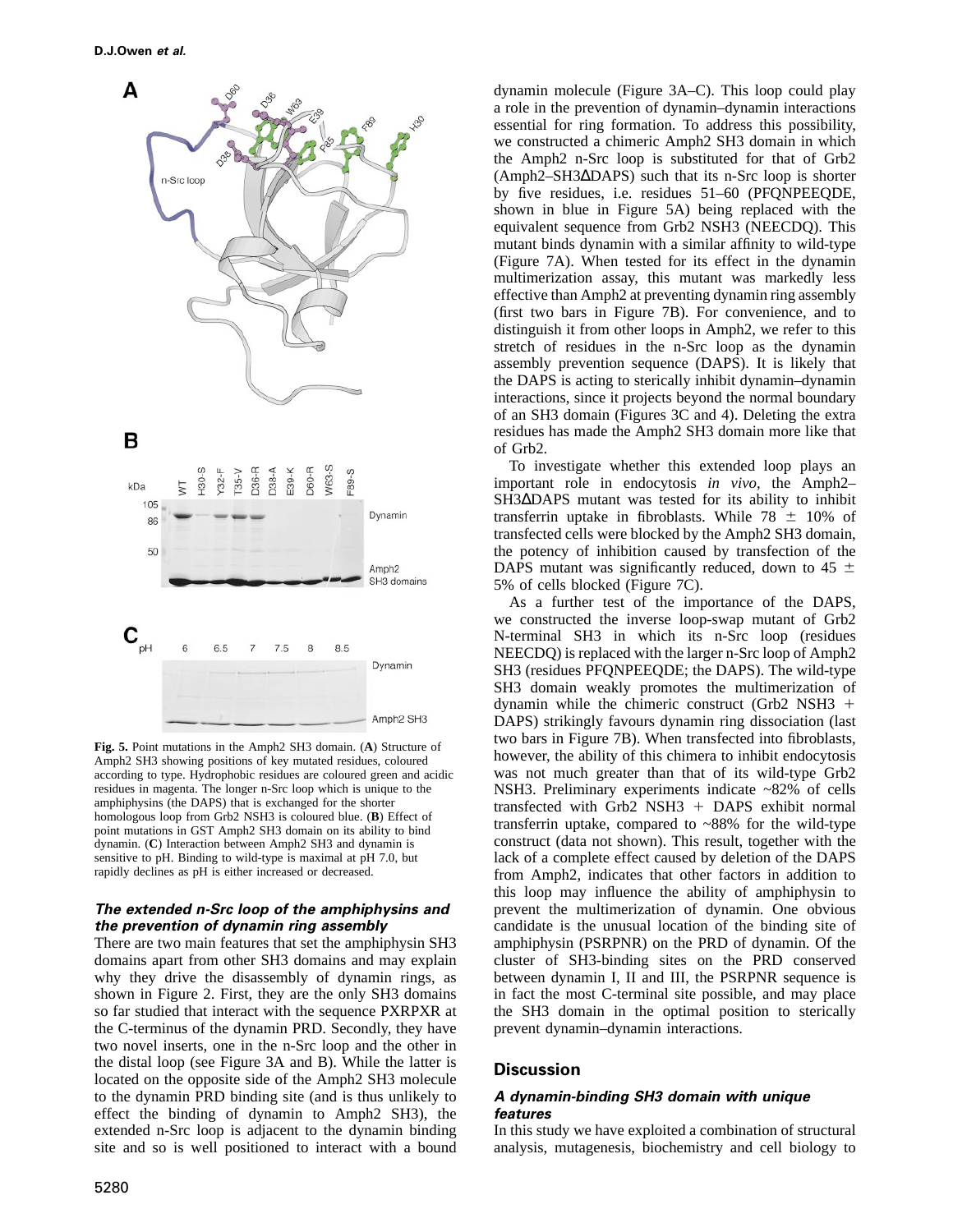

**Fig. 6.** Effect of mutant forms of Amph2 SH3 domains on transferrin uptake in fibroblasts. Cells transfected with the SH3 domain are stained red and biotinylated transferrin is stained green (see Materials and methods). Amph2 SH3 wild-type and D36R both block transferrin endocytosis but the D36R mutant blocks transferrin uptake in all cells even at low levels of expression (**A** and **B**). Mutants that do not bind dynamin do not block endocytosis [representative examples of mutations in acidic  $(C)$  and hydrophobic  $(D)$  residues are shown]. Results are summarized for  $>100$ transfected cells in  $(E)$ . Scale bar represents 10  $\mu$ m.

seek a better understanding of the protein–protein interactions underlying the action of dynamin and amphiphysin in clathrin-mediated endocytosis.

The crystal structure of the SH3 domain of Amph2 offers an explanation for several interesting results suggesting that the amphiphysin–dynamin interaction is an unusually specific and physiologically important interaction. First, the prominent patch of negative electrostatic potential, which covers much of its peptide binding surface, explains why the Amph2 SH3 domain binds to the

PSRPNR sequence of the dynamin PRD—as this is the only site in the PRD in which two arginines would be located on the same face of a polyproline helix. Thus, the ability of both arginine side-chains to contact the surface of the SH3 domain in the context of a polyproline helix defines the specificity of the interaction. Site-directed mutagenesis of several of the acidic residues (Asp38, Glu39, Asp60) demonstrates the importance of this ionic component to the interaction, not only in dynamin binding *in vitro*, but also in the inhibitory effect of the Amph2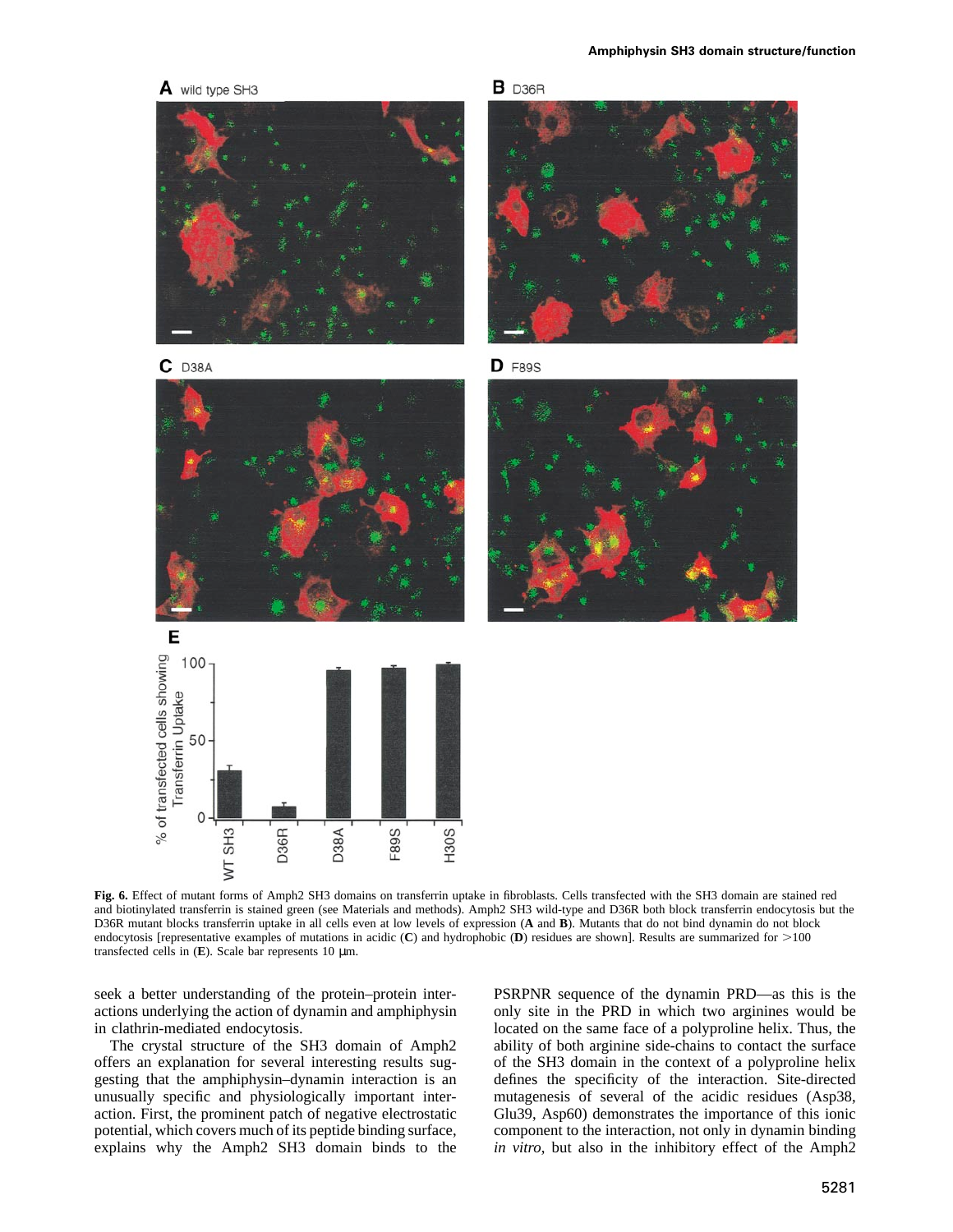

**Fig. 7.** The DAPS insert in the n-Src loop of Amph2 SH3 underlies its ability to prevent dynamin ring formation. (**A**) Amph2 SH3 and Amph2– SH3∆DAPS domains bind equally well to dynamin. GST-tagged proteins were incubated with brain extract, containing non-saturating amounts of dynamin, and bound proteins assayed by SDS–PAGE followed by Coomassie staining. (**B**) Amph2 SH3 lacking the DAPS (Amph2–SH3∆DAPS) is less effective at preventing dynamin multimerization than wild-type Amph2 SH3. Note that the Grb2 N-terminal SH3 domain slightly increases the extent of dynamin multimerization. Insertion of the DAPS into the Grb2 NSH3 domain (Grb2 NSH3 + DAPS) reverses this effect. Results are an average of four experiments  $\pm$  SEM. (C) Importance of the DAPS *in vivo*. The percentage of transfected cells blocked for transferrin uptake is significantly lower for the Amph2∆DAPS chimera (45  $\pm$  5%) than for the wild-type SH3 domain (78  $\pm$  10%).

SH3 domain on endocytosis *in vivo*. The SH3 domains of both Amph1 and Amph2 are notable for the degree to which pH affects their interaction with dynamin. The optimal pH for binding is 7.0, the same as the intracellular pH measured in neurons (Nachshen and Drapeau, 1988), and declines sharply if the pH is raised or lowered significantly, suggesting that local pH changes at the cell membrane could influence dynamin–amphiphysin interactions.

### **Control of dynamin ring assembly by the amphiphysins**

The amphiphysin SH3 domains, unlike other SH3 domains which are capable of binding dynamin *in vitro* (Gout *et al*., 1993), exert a dominant negative effect on endocytosis in fibroblasts (Wigge *et al*., 1997b). We believe this effect is due to sequestration of endogenous dynamin away from clathrin-coated pits. But why do other SH3 domains that interact with dynamin *in vitro* (Grb2, spectrin and PLCγ) fail to exert any effect on endocytosis *in vivo*? Clearly, there is something quite different about the SH3 domains of the amphiphysins.

Dynamin is thought to exist predominantly in the cytoplasm in a soluble form either as tetramers (Hinshaw and Schmid, 1995; Muhlberg *et al*., 1998) or, possibly, as dimers (Tuma and Collins, 1995) but during endocytosis associates into higher order multimers, thought to be rings, that collar the necks of clathrin-coated pits. It is this multimeric 'ring' form that possesses greatly elevated GTPase activity; the synchronized hydrolysis of GTP in turn is thought to drive a concerted conformational change in the dynamin ring, ultimately resulting in vesicle budding (Hinshaw and Schmid, 1995; Takei *et al*., 1995). Dynamin is therefore continually cycling between its cytoplasmic, dissociated form and the multimeric ring structure at the coated pit, a cycle that of necessity will be both temporally and spatially regulated, and therefore almost certainly require accessory protein factors. Our results suggest that amphiphysin may be one participant in this process, and the presence of a novel insert in the n-Src loop, along with its unique binding site, provide insights into its function.

Unlike the other SH3 domains investigated, those of the amphiphysins alter the equilibrium between the multimeric (ring form) and the dissociated form of dynamin causing disassembly of dynamin rings (Figure 2). We propose that this results from the obstruction of dynamin–dynamin interactions which are crucial for formation of the ring by the extended n-Src loop of the amphiphysin SH3 domain when it is bound in its correct position on the dynamin PRD. Amphiphysin may thus act in a manner akin to the actin monomer-sequestering protein, profilin, which can regulate the polymerization of its binding partner actin *in vitro* (Theriot and Mitchison, 1993). The inhibitory effect of overexpressed Amph1 or Amph2 SH3 domains on endocytosis in fibroblasts now has a more satisfying explanation: these SH3 domains are the only ones to sequester dynamin specifically in a dissociated form. Overexpressed SH3 domains of Grb2 and spectrin can bind to dynamin with a similar affinity, but do not prevent the multimerization of dynamin into rings at the clathrincoated pit, and so fail to affect endocytosis.

What is the exact role of amphiphysin in endocytosis? A role in the recruitment of dynamin to sites of endocytosis was the first model to be proposed (David *et al*., 1996; Wigge *et al*., 1997b), and is still the most likely one. This hypothesis is supported by two other experiments: (i) microinjection of a peptide that blocks the amphiphysin–dynamin interaction prevents the formation of rings of dynamin at clathrin-coated pits in the lamprey synapse (Shupliakov *et al*., 1997), and (ii) the amphiphysins can interact simultaneously, via different binding sites, with dynamin and AP-2 adaptors (David *et al*., 1996; Wigge *et al*., 1997b), and therefore amphiphysin, positioned at clathrin-coated pits by clustered AP-2 adaptors, could direct dynamin to its correct location at the membrane. Although dynamin has been reported to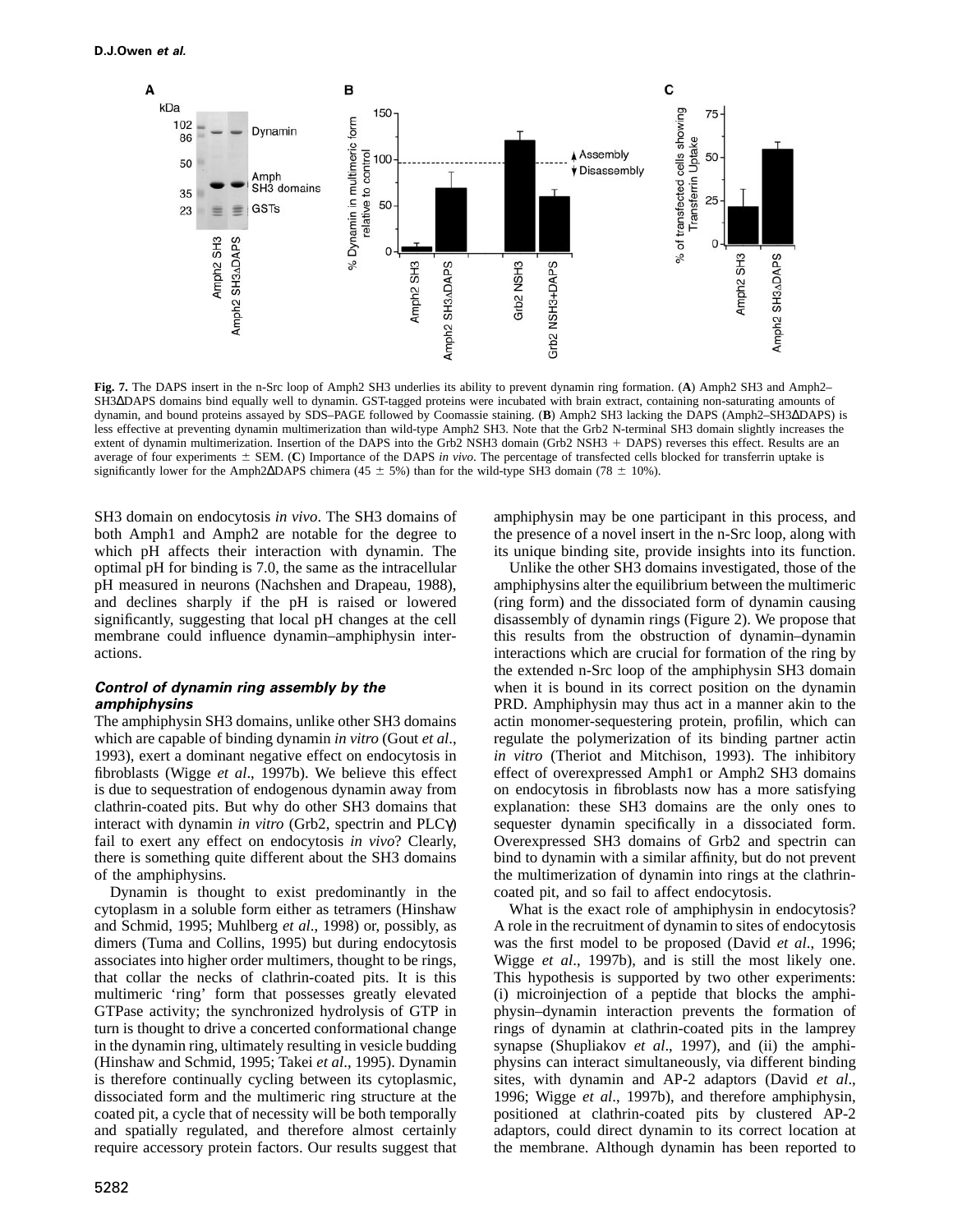bind directly to α-adaptin *in vitro* (Wang *et al*., 1995) (a result that would suggest amphiphysin is not necessary), we have not been able to reproduce this apparently highaffinity interaction (McMahon *et al*., 1997; Wigge *et al*., 1997b). Dynamin may indeed be targeted to clathrincoated pits via AP-2 adaptors, as shown by the *Drosophila* α-adaptin mutant (Gonzalez-Gaitan and Jackie, 1997), but it is much more likely that the interaction is an indirect one, mediated via amphiphysin as the 'bridging' molecule.

The experiments described in this paper show that amphiphysin selectively binds to dynamin in its dissociated form. While this is not incompatible with a post-budding role in the recycling of dynamin (via disassembly of rings left after the fission reaction), we think it is more probable that amphiphysin acts in the recruitment step, by promoting the efficient targeting of dissociated dynamin to coated pit collars prior to dynamin ring formation. *In vitro* experiments using liposomes (Tuma and Collins, 1995) suggest that a high local concentration of dynamin (probably micromolar) will be required at the neck of the clathrin-coated pit before it can rapidly self-assemble into rings. The observation that amphiphysin can bind to AP-2 adaptors clustered at the coated pit, and the fact that amphiphysin is present in the brain predominantly as a heterodimer (Wigge *et al*., 1997a), makes it likely that its SH3 domains will be concentrated at the coated pit. Indeed, amphiphysin has recently been demonstrated to specifically associate with clathrin-coated pit intermediates, although not as a component of the dynamin ring (Bauerfeind *et al*., 1997). This agrees with our finding that amphiphysin binding and dynamin ring formation are mutually exclusive events. Once multimerized at the neck, dynamin would be predicted to dissociate from the amphiphysin SH3 domains that helped recruit it in the first place. Additional factors important in this process may include the presence of phosphoinositides in the membrane, which bind to the PH domain of dynamin and may shift the equilibrium further towards ring formation (Salim *et al*., 1996; Barylko *et al*., 1998) The scenario we have described would therefore allow a directed, regulated cycle of dynamin recruitment and self-assembly implicit in its function as the molecule controlling vesicle fission.

#### **Conclusion**

The crystal structure of the Amph2 SH3 domain has illuminated our understanding of amphiphysin–dynamin interaction and the role it may play in endocytosis. Each isoform in the amphiphysin heterodimer is now known to possess a similar SH3 domain that interacts with dynamin via the same site on the dynamin PRD, PSRPNR. This unusual requirement for two arginines is explained by the large patch of negative electrostatic potential seen in the crystal structure. The n-Src loop projects out from the core of the SH3 domain, and when bound to dynamin obstructs the formation of dynamin–dynamin interactions required for ring formation. We suggest, therefore, that the ability of amphiphysin SH3 domains to recruit dynamin in a controlled fashion, and regulate its self-assembly at the coated pit, will be of significant importance in endocytosis.

# **Materials and methods**

#### **Constructs**

The DNA fragment corresponding to the SH3 domain of Amph2 (corresponding to amino acids 494–588 of Amph2 deposited at DDBJ/ EMBL/GenBank, accession No. Y13380) was amplified by PCR and cloned into the expression vector pET15b (Novagen), and expressed from the *Escherichia coli* strain BL21 (DE3). Residue 494 of the full length Amph2 was defined as residue 1 of the Amph2 SH3 domain in this paper (to avoid confusion as to which splice form of Amph2 our nomenclature is taken from). The resulting protein contained an N-terminal  $His<sub>6</sub>$  tag and a thrombin cleavage site, and had an apparent molecular weight on SDS–PAGE of ~14kDa. This fragment was also cloned into a pCMV-MYC eukaryotic expression vector and into pGex4T for expression as an N-terminal GST fusion protein. The dynamin I construct for expression in COS cells was a kind gift from T.C.Südhof, Dallas, TX (pCMV-96-1a). Rat Grb2 full-length protein, Grb2 N-terminal SH3 domain, and the rat α-spectrin SH3 domain were all cloned by PCR from a rat brain cDNA library using primers as described in Gout *et al*. (1993) into pGex4T and pCMV-MYC.

For large scale bacterial expression  $His<sub>6</sub>Amph2 SH3$  single transformants were grown in 2TY medium supplemented with 120 µg/ml ampicillin at 37°C. Expression was induced by the addition of IPTG to a final concentration of 0.3 mM. Cells were harvested after 5 h growth by centrifugation, resuspended in 30 ml buffer per litre of culture [50 mM Tris pH 7.5, 100 mM NaCl, 10 mM β-mercaptoethanol, 0.1 mM phenylmethyl sulfonylfluoride (PMSF), 0.1 mM benzamidine] and lysed by two passes through a French pressure cell. Protein was purified at 4°C by Ni-Agarose affinity, ion exchange (fast-flow Q-sepharose) and gel filtration (Superdex S200) chromatography, giving a final yield of 20 mg purified protein per litre of culture.

#### **Purification of dynamin**

Brain extract was prepared by homogenizing rat brains in buffer A [150 mM NaCl, 20 mM HEPES pH 7.4, 4 mM DTT, 0.1 mM PMSF, 0.1 mM benzamidine, 5 µg/ml E64] using 15 ml/brain in a glass-Teflon homogenizer followed by addition of Triton X-100 to a final concentration of 0.1% to complete lysis. Insoluble material was pelleted at 350 000 *g* for 10 min.

A GST fusion protein of the Amph2 SH3 domain was immobilized on glutathione agarose beads and incubated for 1 h with brain extract (1 mg/ml). After washing extensively for 1 h in buffer A, dynamin was eluted with buffer B (1.2 M NaCl, 20 mM PIPES pH 6.2, 10 mM  $Ca^{2+}$ 1 mM DTT) and dialysed overnight into 100 mM NaCl 20 mM HEPES, a method that provided about ~0.2 mg of dynamin per rat brain. Purity was judged to be >95% as assessed by Coomassie Blue staining (see Figure 2A as an example of such a gel).

#### **Protein–protein binding assays**

All SH3 domains for use in protein–protein interaction assays were expressed in bacteria as N-terminal fusion proteins with glutathione-*S*transferase (GST). Protein was purified from bacterial lysates by incubation with glutathione agarose beads in buffer A for 1 h at 4°C followed by extensive washing with buffer A. Twenty micrograms of the purified fusion protein coupled to glutathione beads was then incubated with 0.5 ml of brain extract (prepared as described above) under the desired conditions (presence of peptide, pH) at 4°C. After washing beads three times in buffer A containing 0.1% Triton X-100, bound proteins were analysed by Coomassie Blue staining of 12.5% SDS–polyacrylamide gels.

#### **Dynamin light-scattering assay**

Dynamin was diluted to a final concentration of 0.5 µM in buffer C (10 mM NaCl, 20 mM HEPES pH 7.4, 1 mM EDTA, 1 mM DTT) in a 100 µl quartz cuvette (Hellma), and OD<sub>320</sub> measured after a 10 s lag, at 1 s intervals. After 20 min, at which point an equilibrium was reached between dynamin rings and dissociated dimers or tetramers  $(-50\% \text{ of each form})$ , 1 µl of various concentrations of recombinant His–Amph2 SH3 or spectrin-SH3 domain (pre-equilibrated into the same buffer C) were added.

#### **Endocytosis assay and immunocytochemistry**

Clathrin mediated endocytosis was measured by assaying transferrin uptake into COS-7 fibroblasts (seen as green perinuclear staining) using biotinylated transferrin and visualized as described previously (Wigge *et al*., 1997b). The Amph2 SH3 domains were MYC-tagged and visualized using the monoclonal antibody 9E10 followed by HRP-anti-mouse, biotinyl-tyramide signal amplification and Texas-red streptavidin (seen as red staining). Transfected cells were compared with untransfected cells in the immediate vicinity. Cells were scored as being blocked only if there was >80% inhibition of transferrin uptake. Therefore the method underestimates the inhibition of transferrin uptake in order to avoid scoring false positives.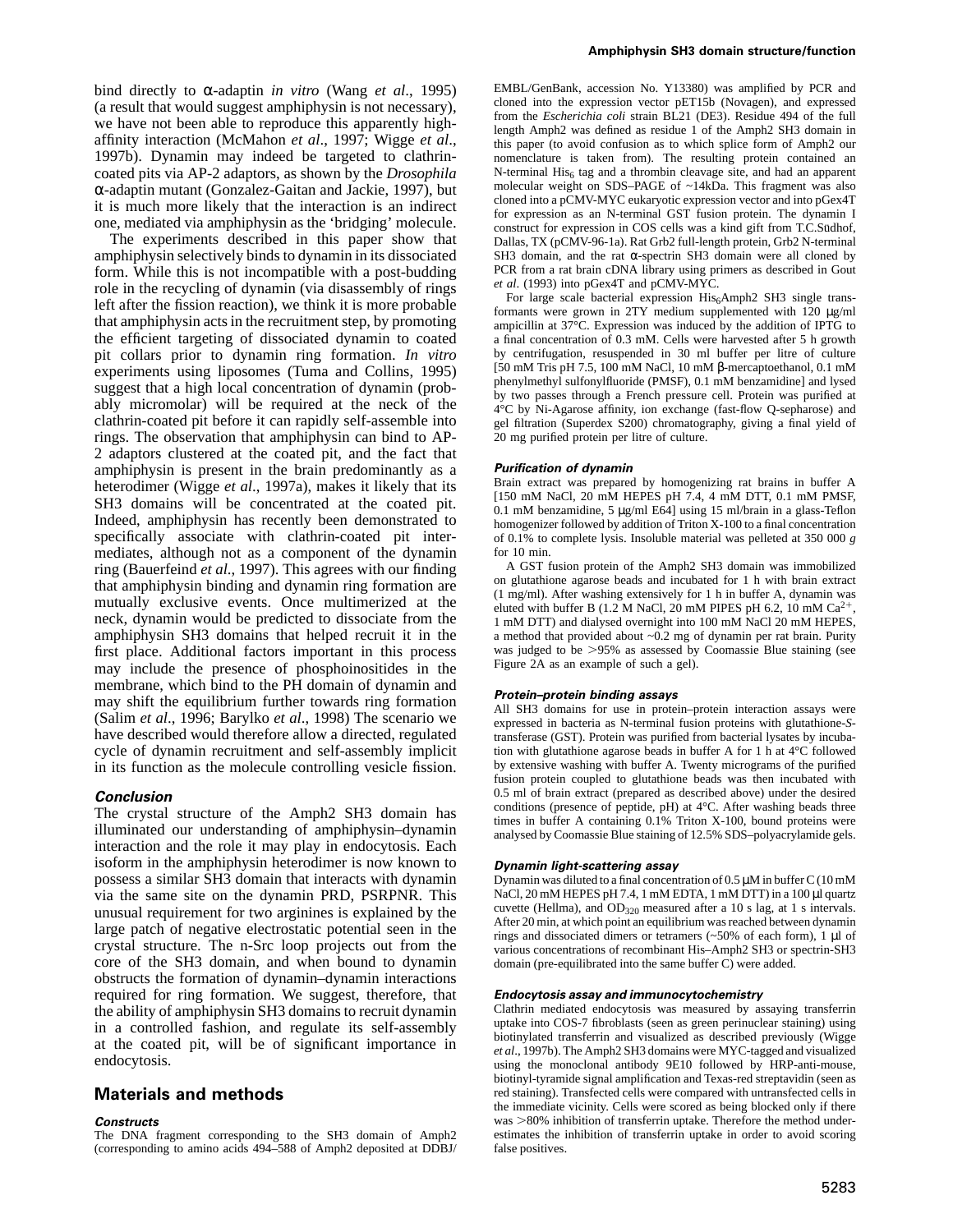| Table I. Crystal structure determination |  |  |
|------------------------------------------|--|--|
|------------------------------------------|--|--|

|                                    | Native        | Hg(Ac)       |
|------------------------------------|---------------|--------------|
| Resolution (A)                     | 2.2           | 3.0          |
| Unique reflections                 | 5401          | 1893         |
| Multiplicity                       | 4.2(3.2)      | 4.9(4.1)     |
| Completeness (%)                   | 99.2 (99.7)   | 98.5 (98.5)  |
| $I/\sigma$                         | 4.7(3.4)      | 8.2(4.8)     |
| $R_{\text{merge}} (\%)^{\text{a}}$ | 9.3(20.1)     | 7.2(14.0)    |
| $R_{\text{meas}}$ (%) <sup>b</sup> | 10.2(24.1)    | 9.0(17.9)    |
| $R_{\rm iso}$ (%) <sup>c</sup>     |               | 32.5         |
| Phasing power                      |               | 1.29(0.77)   |
| Anomalous phasing power            |               | 1.33(0.57)   |
| Resolution in outer shell $(\AA)$  | $2.32 - 2.20$ | $3.24 - 3.0$ |
| $R_{\text{factor}}$                | 0.190         |              |
| $R_{\text{free}}$ (10% of data)    | 0.258         |              |

Data collection and refinement statistics:

Values in brackets refer to the outer resolution shell.

 ${}^{a}R_{\text{merge}} = \Sigma \Sigma_{i} |I_{h} - I_{hi}| / \Sigma \Sigma_{i} I_{h}$  where  $I_{h}$  is the mean intensity for reflection h.

 ${}^{\text{b}}R_{\text{meas}} = \Sigma |(n/n-1)\Sigma_i |I_h - I_h| / \Sigma_i I_h$  the multiplicity weighted  $R_{\text{merge}}$ (Diederichs and Karplus, 1997).

 ${}^{c}R_{\text{iso}} = \Sigma |F_{\text{PH}} - F_{\text{Pl}}| / \Sigma F_{\text{P}}$ , where  $F_{\text{P}}$  and  $F_{\text{PH}}$  are the structure factor for native and derivative, respectively.

#### **Dynamin sedimentation assay**

Purified dynamin (50 µg/ml; 0.5 µM) was incubated for 30 min in 200 µl of buffer C in the presence or absence of 100µg/ml of different recombinant SH3 domains. After ultracentrifugation at 200 000 *g* for 20 min, multimerization was assayed by running pellet (P) or supernatant (S) on 15% SDS– PAGE, followed by Coomassie Blue staining. Under these conditions of low ionic strength, ~50% of the dynamin is in the assembled ring state.

#### **Electron microscopy**

Low salt, ring-form dynamin was prepared by dialysis of purified dynamin to 10 mM NaCl, 20 mM HEPES pH 7.5, 1 mM EDTA, 4 mM DTT (buffer C). The protein concentration was adjusted to 0.1 mg/ml with the same buffer, and cross-linking was carried out with 0.5% final concentration of glutaraldehyde for 30 min on ice. To test the effect of Amph2 SH3 on dynamin rings, a 2-fold molar excess of GST–Amph2D in buffer D was incubated with dynamin (final concentration of 0.1 mg/ml), also in buffer C on ice for 30 min. Cross-linking was performed as above. Three microlitres of each sample were applied to air glow-discharged carbon-coated grids, washed in three drops of buffer D, then stained with three drops of 2% uranyl acetate and blotted dry. Micrographs were taken at 40 000 $\times$ magnification and 80 kV on a Philips EM208 transmission electron microscope, using a defocus of  $-1 \mu m$ .

#### **Crystal structure determination**

Crystallization was carried out by hanging drop vapour diffusion at 16°C at a protein concentration of 30 mg/ml by equilibration against a reservoir solution containing 2.0 M ammonium sulfate, 100 mM sodium citrate pH 6.0, 2 mM DTT. Crystals (space group P3<sub>1</sub>21, unit cell 72.14, 72.14, 34.56 Å,  $\gamma = 120^{\circ}$ ) were obtained over a period of 2 weeks with final dimensions  $0.3\times0.3\times0.1$  mm in the best cases. X-ray diffraction data were collected at room temperature at SRS Daresbury Station 9.5 (Native) and on a rotating anode  $[Hg(OAc)_2]$  derivative]. The mercury acetate derivative was obtained by soaking in 2.3 M ammonium sulfate, 100 mM sodium citrate pH 6 containing 1 mM HgOAc for 12 h. All data were recorded on a 300 mM MAR Research image plate and integrated with MOSFLM (Leslie, 1992). Scaling and processing were performed using the CCP4 suite of programs (CCP4). Details are given in Table I.

The single Hg site in the mercury acetate derivative was found by searching the difference Patterson map with Shelxs90 (Sheldrick, 1991). Heavy atom parameters were refined, and phases calculated, with SHARP (de la Fortelle and Bricogne, 1997). Phase improvement and extension from 2.8 to 2.2 Å resolution by solvent flipping and flattening with SOLOMON (Abrahams and Leslie, 1996) led to an excellent electron density map, into which the model was built with O (Jones *et al*., 1991). The model was refined with REFMAC (Murshudov *et al*., 1997) and rebuilt using O. The final model consists of residues 12 –94 (see Figure 3A) plus 51 water molecules. No electron density was found for the first 11 residues of Amph2 SH3, nor for the  $His<sub>6</sub>$  tag and thrombin

Extensive attempts to cocrystallize the complex of  $His<sub>6</sub>Amph2 SH3$ with peptides P2 and P4 have been unsuccessful. The only conditions in which crystals have been obtained are high ammonium sulfate and low pH, both of which prevent peptide binding in *in vitro* assays, and structures solved from these crystals contain no peptide. Further, the Amph2 SH3 crystals show extensive intermolecular contacts between the peptide binding surfaces across a crystallographic two-fold axis which would be impossible in the presence of peptide.

### **Acknowledgements**

We wish to thank Martin Noble for his determination of surface hydrophobicity, along with Bruno Marks and Michael Stowell for stimulating discussion, and Elizabeth Duke for assistance in collection of data. The MYC 9E10 antibody was a kind gift of S.Munro. D.O. was supported by a Lloyds of London Tercentenary Fellowship.

### **References**

- Abrahams,J.P. and Leslie,A.G.W. (1996) Methods used in the structure determination of bovine mitochondrial F1 ATPase. *Acta Crystallogr. D*,  $30-42$
- Barylko,B., Binns,D., Lin,K.-M., Atkinson,M.A.L., Jameson,D.M., Yin,H.L. and Albanesi,J.P. (1998) Synergistic activation of dynamin GTPase by Grb2 and phosphoinositides. *J. Biol. Chem.*, **273**, 3791– 3797.
- Bauerfeind,R., Takei,K. and DeCamilli,P. (1997) Amphiphysin I is associated with coated endocytic intermediates and undergoes stimulation-dependent dephosphorylation in nerve terminals. *J. Biol. Chem.*, **272**, 30984–30992.
- Butler,M.H., David,C., Ochoa,G.C., Freyberg,Z., Daniell,L., Grabs,D., Cremona,O. and DeCamilli,P. (1997) Amphiphysin II (SH3P9; BIN1), a member of the Amphiphysin/Rvs family, is concentrated in the cortical cytomatrix of axon initial segments and nodes of Ranvier in brain and around T tubules in skeletal muscle. *J. Cell Biol.*, **137**, 1355–1367.
- Carr,J.F. and Hinshaw,J.E. (1997) Dynamin assembles into spirals under physiological salt conditions upon the addition of GDP and gammaphosphate analogues. *J. Biol. Chem.*, **272**, 28030–28035.
- Damke,H., Baba,T., Warnock,D.E. and Schmid,S.L. (1994) Induction of mutant dynamin specifically blocks endocytic coated vesicle formation. *J. Cell Biol.*, **127**, 915–934.
- David,C., Solimena,M. and DeCamilli,P. (1994) Autoimmunity in Stiff-Man Syndrome with breast cancer is targeted to the C-terminal region of human amphiphysin, a protein similar to the yeast proteins, Rvs167 and Rvs161. *FEBS Lett.*, **351**, 73–79.
- David,C., McPherson,P.S., Mundigl,O. and DeCamilli,P. (1996) A role of amphiphysin in synaptic vesicle endocytosis suggested by its binding to dynamin in nerve terminals. *Proc. Natl Acad. Sci. USA*, **93**, 331–335.
- de la Fortelle,E. and Bricogne,G. (1997) Maximum-likelihood heavyatom parameter refinement for multiple isomorphous replacement and multiwavelength anomalous diffraction methods. *Methods Enzymol.*, **276**, 472–494.
- DeCamilli,P., Takei,K. and McPherson,P.S. (1995) The function of dynamin in endocytosis. *Curr. Opin. Neurobiol.*, **5**, 559–565.
- Diederichs,K. and Karplus,P.A. (1997) Improved R-factors for diffraction data analysis in macromolecular crystallography. *Nature Struct. Biol.*, **4**, 269–275.
- Feng,S., Chen,J.K., Yu,H., Simon,J.A. and Schreiber,S.A. (1994) Two binding orientations for peptides to the Src SH3 domain: development of a general model for SH3-ligand interactions*. Science*, **266**, 1241–1247.
- Folli,F. *et al.* (1993) Autoantibodies to a 128 kDa synaptic protein in three women with the Stiff-Man syndrome and breast cancer. *New Engl. J. Med.*, **328**, 546–551.
- Gonzalez-Gaitan,M. and Jackie,H. (1997) Role of *Drosophila* α-adaptin in presynaptic vesicle recycling*. Cell*, **88**, 767–776.
- Gout,I. *et al.* (1993) The GTPase dynamin binds to and is activated by a subset of SH3 domains*. Cell*, **75**, 25–36.
- Grabs,D., Slepnev,V.I., Songyang,Z., David,C., Lynch,M., Cantley,L.C. and DeCamilli,P. (1997) The SH3 domain of amphiphysin binds the proline-rich domain of dynamin at a single site that defines a new SH3 binding consensus sequence. *J. Biol. Chem.*, **272**, 13419–13425.
- Herskovits,J.S., Burgess,C.C., Obar,R.A. and Vallee,R.B. (1993) Effects of mutant rat dynamin on endocytosis. *J. Cell Biol.*, **122**, 565–578.